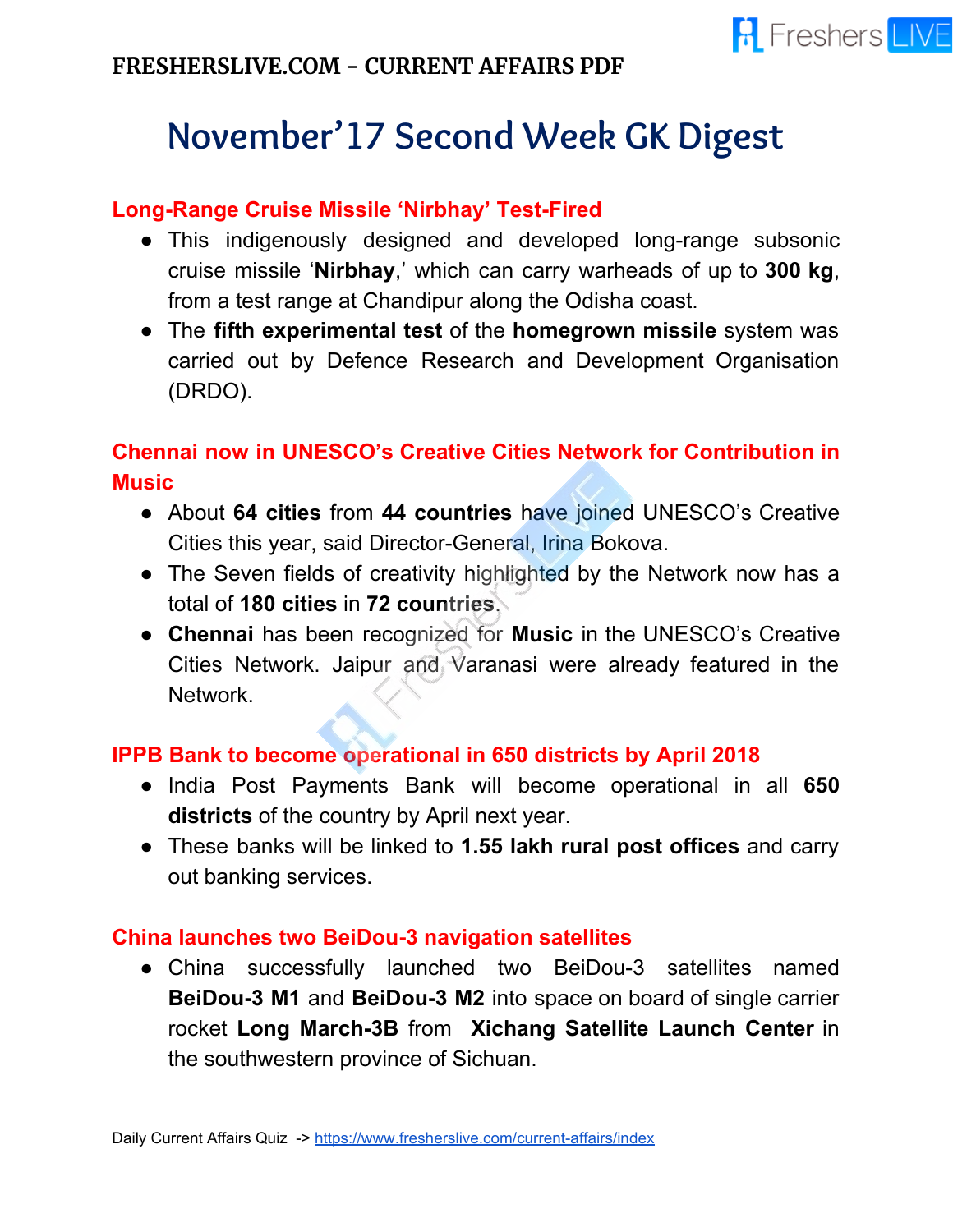

• These two satellites and carrier rocket were developed by China Academy of Space Technology and China Academy of Launch Vehicle Technology, respectively.

#### **Telangana set to get 24x7 power supply to boost agriculture sector**

- Telangana set to provide **24x7 power supply** in order to boost farm sector.
- The state government decided to take this initiative by supplying 'quality' and 'uninterrupted' power on an experimental basis in the entire state to the agricultural sector.
- They have invested about **Rs. 12,000 Crore** to strengthen the distribution and supply systems. About **23 lakh pumpsets** are in use in the State farm sector.

## **Mary Kom Named Women's Youth World Championships Ambassador**

- Five-time world champion and Olympic bronze medalist **MC Mary Kom** named as the **ambassador** of the upcoming **AIBA Women's Youth World Championships**.
- The event, which is being hosted in Guwahati, Assam is scheduled to be held **from November 19 to 26**.

## **India pledges additional \$100 million towards UN partnership fund**

● India pledged an additional **100 million US Dollar** towards the UN partnership fund, significantly scaling up it support to sustainable development projects across the developing world.

## **'Paradise Papers' to Be Monitored Through Reconstituted Multi Agency Group**

● Revelations made in the media under the name 'Paradise Papers' [based upon expose done by the International Consortium of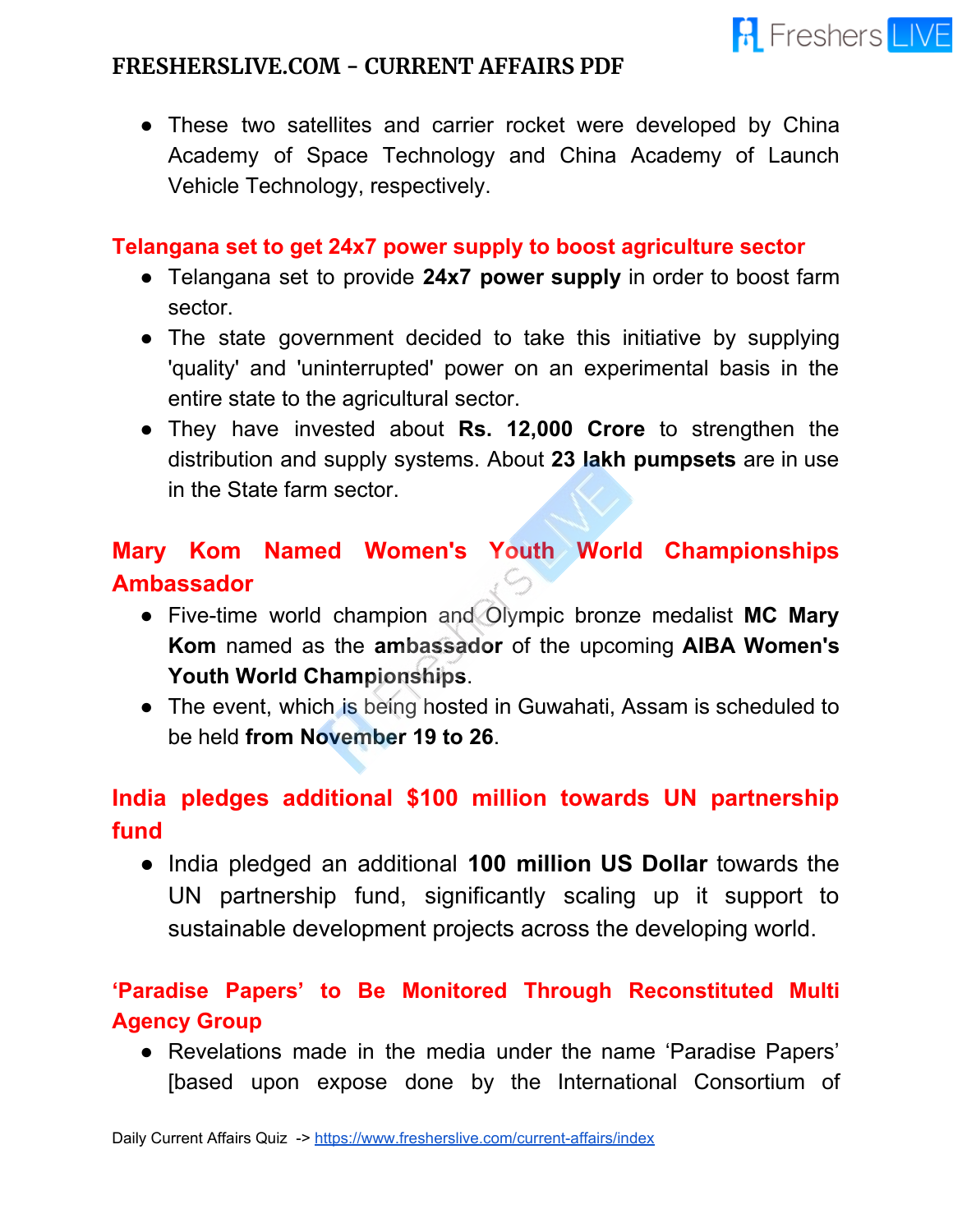

Investigative Journalists (ICIJ)] indicate that out of 180 countries represented in the data of offshore entities held by persons of different nationalities.

● **India ranks 19th** in terms of a number of names.

## **India End Commonwealth Shooting Championship at Top with 20 Medals**

- The Indian shooting contingent finished the **Commonwealth Shooting Championship 2017** with the best tally of **20 medals**.
- Indian shooters won a total of **6 gold**, **7 silver**, and **7 bronze** medals in the competition.

## **India 2nd Technology and Innovation Support Centre to come up soon in Chennai**

- **Union Government of India** inked an agreement with Chennai's **Anna University** in order to establish India's second **Technology and Innovation Support Center (TISC)**.
- The main objective of the TISC is to stimulate a dynamic, vibrant and balanced Intellectual Property Rights (IPRs) system in India to foster creativity and innovation, thereby promoting entrepreneurship and enhancing social, economic and cultural development by establishing a network of TISCs in India.

#### **Bengaluru Beats San Francisco in Confidence to Go Digital**

- India's Silicon Valley **Bengaluru** is the **best host** among **45 cities worldwide**, according to a report from the **Economic Intelligence Unit (EIU)**.
- **San Francisco** came in **second** followed by two other Indian cities, Mumbai and New Delhi while Tokyo, Yokohama, and Berlin brought up the rear.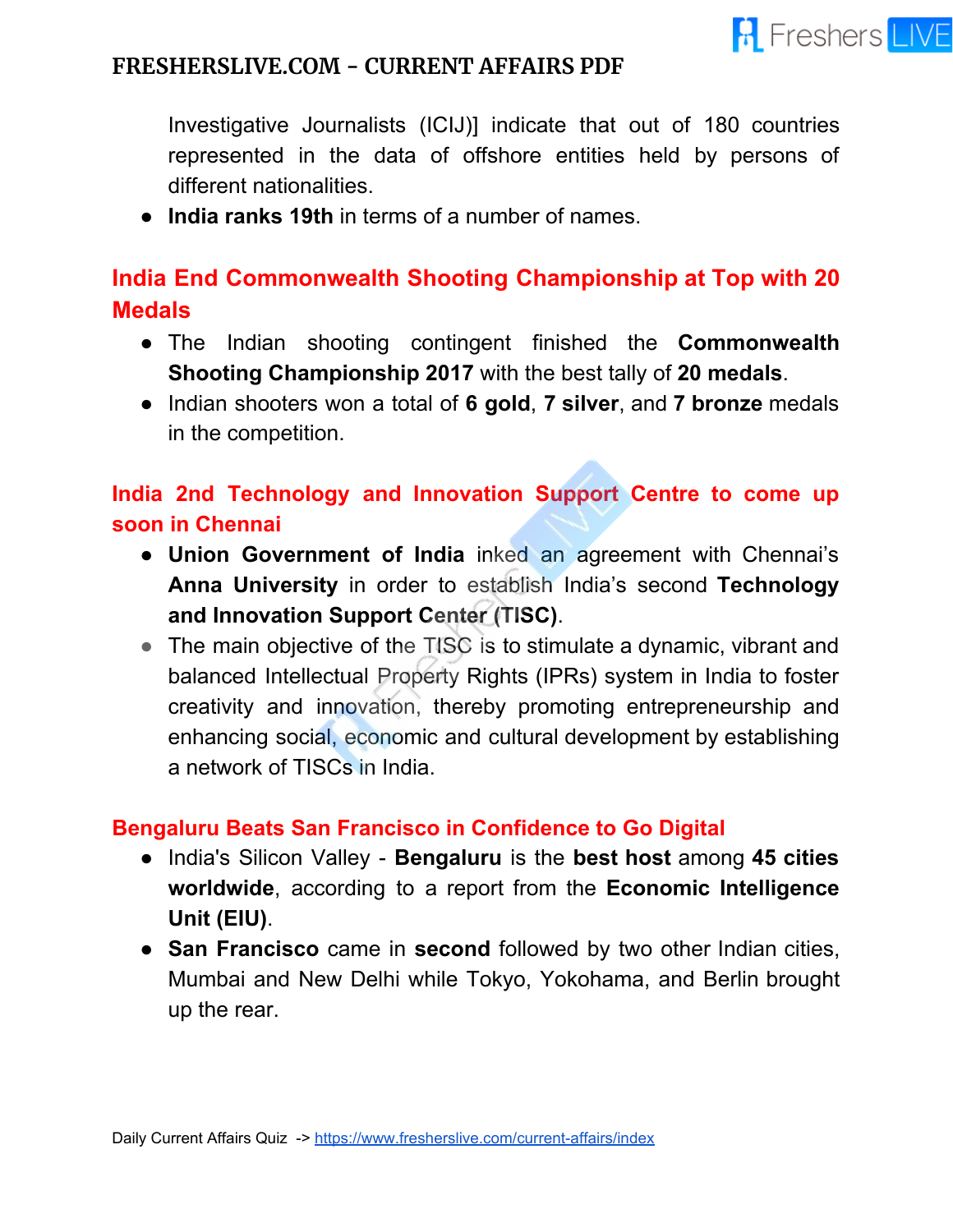#### **Hong Kong is World's Top City for International Visits**

● **Hong Kong** remains the **world's most visited city** by **International travelers** in spite of strained relations with neighboring China.

**R** Freshers LIVE

• In a report on the top 100 city destinations that highlights the growth in Asian tourism market research firm Euromonitor International approved 25.7 million arrivals are expected in Hong Kong in 2017.

#### **India soon to get mini version of Niagara Falls in Bengaluru**

- Indians can soon get their **'mini' version of Niagara Falls** in **Bengaluru**. Bengaluru's iconic **Lalbagh Botanical Gardens** will soon sport a mini Niagara Falls and it is expected to be ready **by January**.
- The artificial waterfall will have water falling down from a **height of 25 feet** and a **width of 120 feet**.

## **India Re-elected Member of UNESCO Executive Board**

- India **re-elected** as the **member of the UNESCO's executive board**, its top decision-making body.
- The election was held at the **39th session** of the **General Conference of the UNESCO** in **Paris, France**.

## **Union Cabinet approves Creation of National Testing Agency to conduct entrance exams for higher educational institutions**

● The Union Cabinet approved the creation of the **National Testing Agency (NTA)** as an **autonomous and self-sustaining testing organization** to conduct entrance examinations for higher educational institutions, including NEET, JEE-Main.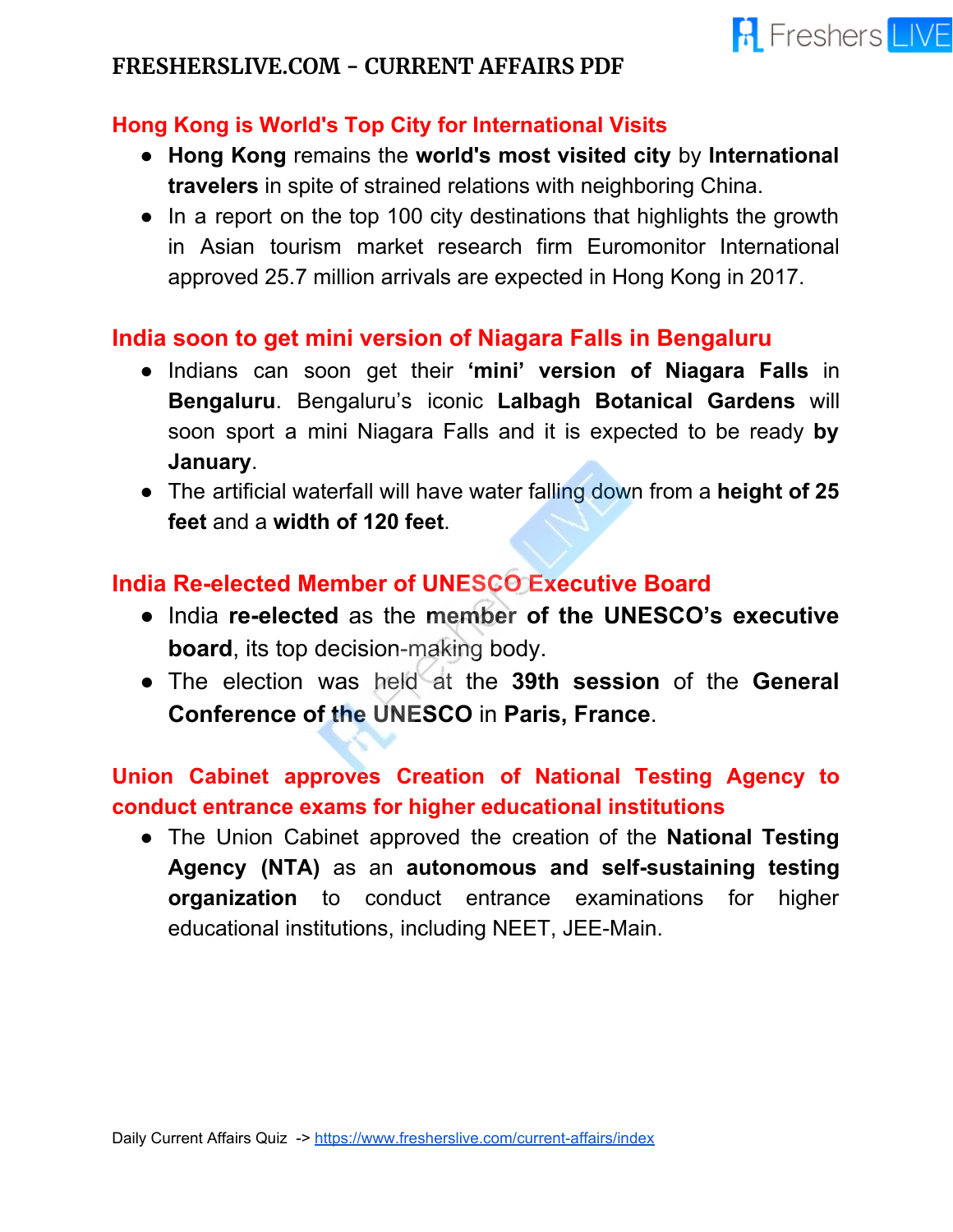

## **GST rate on 178 items which are used daily, reduced from 28 percent tax to 18 percent or less**

- At the **23rd GST council meeting** in **Guwahati**, the GST Council decided to **drop 178 items** used by common man and middle class **from** the highest tax slab of **28%** to **18% or less**.
- Detergents, chocolates, beauty products, marble, flooring, toiletries have been moved from 28% to 18%.
- The new rates will be applicable from **November 15, 2017**.

## **India became the first country to partner with Facebook on disaster response**

- **India** is the first country to **partner** with social networking site **Facebook** on **disaster response**, **Union minister Kiren Rijiju** announced at the inaugural meeting of the 'India Disaster Response Summit', organized jointly by the National Disaster Management Authority (NDMA) and Facebook.
- The programme will be piloted in **two disaster-prone states - Assam and Uttarakhand**.

#### **UNHCR to get Mother Teresa Award 2017 for social justice**

● The **United Nations High Commissioner for Refugees (UNHCR)** has been named as the recipient of the **Mother Teresa Memorial Award for Social Justice, 2017** as an acknowledgement of its exceptional work worldwide.

## **Home loan limit for Central Government employees raised to Rs.25 Lakh from earlier Rs.7.5 lakh**

- The government has raised the maximum amount that a Central government employee can borrow from the government for **house-building to Rs. 25 lakh from** the earlier **Rs. 7.5 lakh**.
- The interest rate on the loan amount shall be at a **uniform rate of 8.5% at simple interest**, in place of the earlier four slabs of interest rates ranging from 6% to 9.5%.